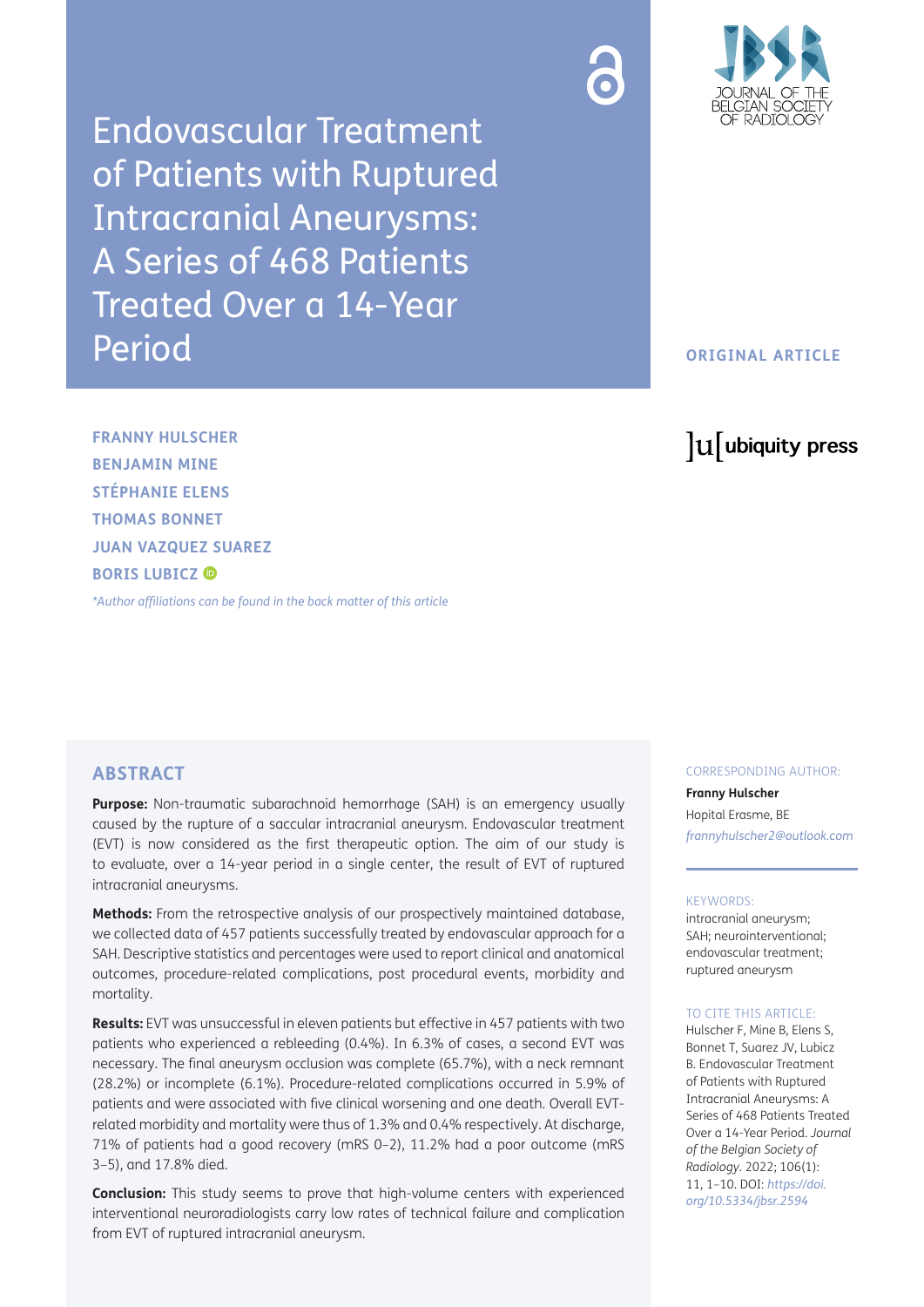# **INTRODUCTION**

Non-traumatic subarachnoid hemorrhage (SAH) is a major life-threatening emergency. In 80% of cases, it is caused by the rupture of a saccular intracranial aneurysm (sIA). Other common causes are dissecting aneurysms, cerebral arteriovenous malformations and vasculitis [\[1](#page-8-0)–[3](#page-8-0)].

The hallmark symptom is a sudden and severe headache. Associated signs include nausea, vomiting, photophobia, neck stiffness, focal neurologic deficits, seizure or depressed consciousness [\[1](#page-8-0), [2,](#page-8-0) [4\]](#page-8-0). The initial clinical severity is determined by simple validated grading system like the World federation of Neurosurgical Societies (WFNS) that is the most used indicators and considered as a major determinant of the prognosis [\[4](#page-8-0), [5](#page-8-0)].

SAH may cause acute hydrocephalus and brain edema. Later complications include vasospasm and delayed cerebral ischemia that are associated with serious damages even after the aneurysm treatment [[1](#page-8-0), [2, 5](#page-8-0)].

Aneurysmal SAH are most often treated within 24 – 72 hours [\[3](#page-8-0)–[5](#page-8-0)]. Neurosurgical clipping and endovascular treatment (EVT) by endosaccular coiling are both effective for the treatment of saccular intracranial aneurysms. These treatments have been compared and EVT is now considered as the first therapeutic option in most cases. Treatment choice is made by a multidisciplinary team including interventional neuroradiologists (INR), neurosurgeons, intensivists, and neurologists [[3–9\]](#page-8-0).

The aim of our study is to evaluate, over a 14-year period in a single high-volume center, the results of EVT of ruptured intracranial aneurysm.

#### **PATIENTS & METHODS**

# **STUDY DESIGN AND PATIENTS**

This study was approved by our institutional ethical committee (n°P2019/152). Our prospectively maintained database was retrospectively analyzed to identify, between April 2004 and June 2018, all patients treated only by endovascular approach for a ruptured IA.

# **COLLECTED DATA**

Available data were collected from the admission date in different institutions to collect the first bleeding time. The outcomes of our patients were followed until they were discharged from our hospital, or another medical institution and no clinical results were collected beyond three months of follow-up after EVT.

# **ENDOVASCULAR PROCEDURE AND EXTERNAL VENTRICULAR DRAIN**

All EVT were performed by an INR from our institution. As it is reflected in **[Figure 1](#page-1-0)**, the majority of patients were treated within the first days following the SAH (median = day 1 and interquartile range = 2 days).

Placement of an external ventricular drainage (EVD) was decided by our neurovascular team. Patients were then monitored in our intensive care unit until the overall stabilization of their condition.

### **STATISTICAL ANALYSIS**

The sample was analyzed by descriptive statistics. Quantitative data were expressed in mean values ± standard deviation (SD) or medians and 95% confidence intervals (CI) or interquartile range, accordingly, after verification of normality of distributions by the Kolmogorov-Smirnov test. Qualitative data were expressed by the way of percentages.



<span id="page-1-0"></span>**Figure 1** Percentage of patients treated according to the day following the SAH.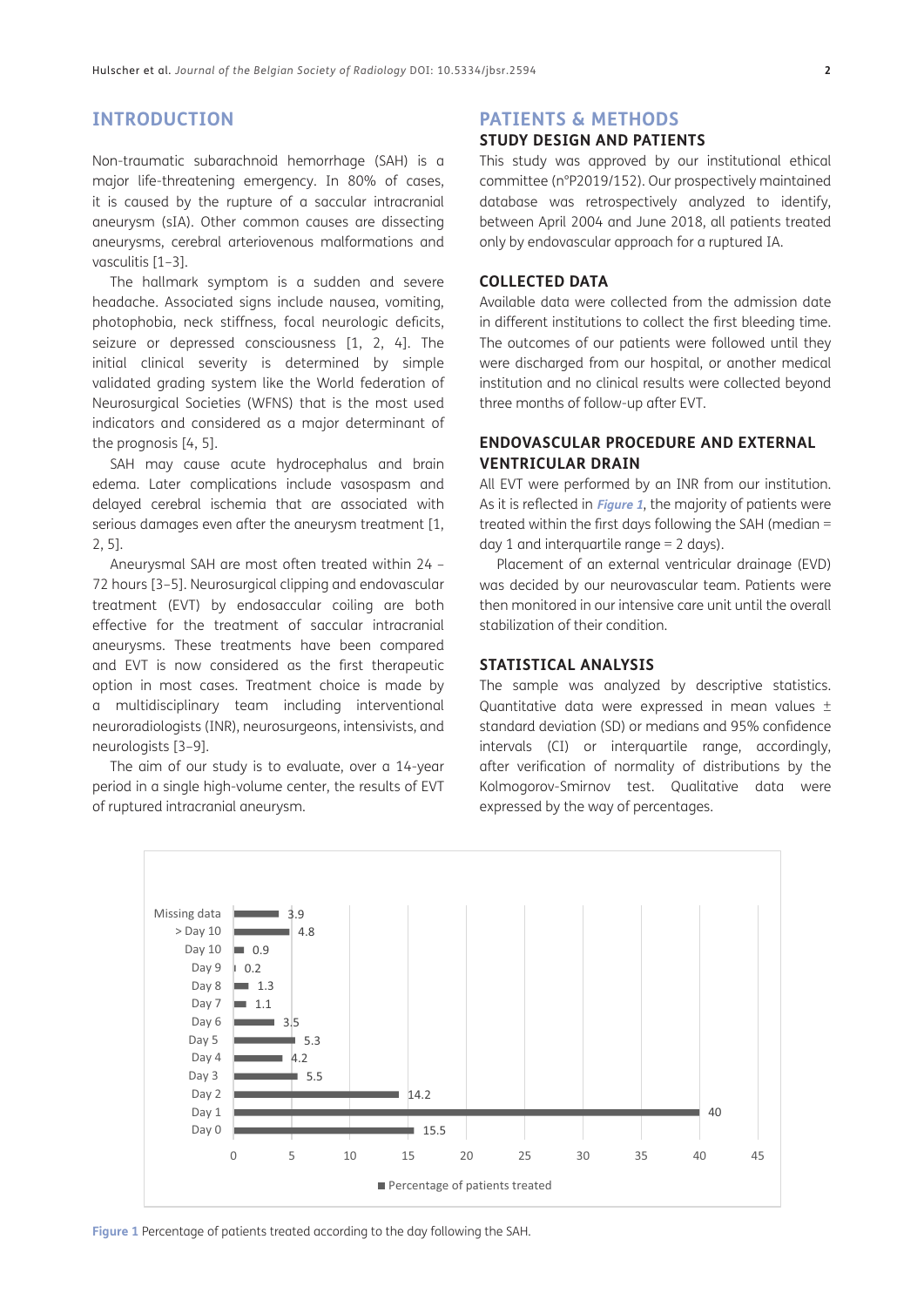# **PATIENT CHARACTERISTICS**

Four hundred sixty-eight patients were identified. In eleven patients, there was a failure of EVT (2.4%). These patients were excluded from the present analysis and are detailed in Appendix.

Our final cohort includes 457 patients successfully treated by endovascular approach. Patient characteristics are detailed in **[Table 1](#page-2-0)**.

Imaging characteristics of 457 patients successfully treated by endovascular approach are detailed in **[Table 2](#page-2-1)**.

#### **RESULTS**

#### **PROCEDURES**

**[Figure 2](#page-3-0)** shows the endovascular technique used for EVT. In 6.3% of the cases ( $n = 29/457$ ), a second EVT was necessary to completely exclude the aneurysm or the arterial dissection. **[Figure 3](#page-3-1)** shows the second endovascular method.

## **ANATOMICAL OUTCOME**

Regarding aneurysm or arterial dissection occlusion, EVT achieved a complete occlusion in 65.7% of the cases. There was a neck remnant in 28.2% and an incomplete occlusion in 6.1% of the cases.

### **PROCEDURE RELATED COMPLICATIONS AND CLINICAL OUTCOMES**

Procedure-related complications occurred in 27 cases (5.9%) in 26 patients.

Complications included 9 thromboembolic events (2%), 6 aneurysm perforations (1.3%), 5 vasospasms (1.1%), 2 coil migrations (0.4%), 4 arterial dissections (0.9%), one WEB device migration (0.2%). These complications were associated with clinical consequences in 6 patients with 5

| <b>AGE (YEARS)</b>                       | $52 \pm 14.2$ (SD) |  |  |  |
|------------------------------------------|--------------------|--|--|--|
| Gender                                   |                    |  |  |  |
| Male                                     | 169 (37%)          |  |  |  |
| Female                                   | 288 (63%)          |  |  |  |
| <b>WFNS</b> (before the first procedure) |                    |  |  |  |
| Grade 1                                  | 231 (50.6%)        |  |  |  |
| Grade 2                                  | 75 (16.4%)         |  |  |  |
| Grade 3                                  | $8(1.8\%)$         |  |  |  |
| Grade 4                                  | 81 (17.7%)         |  |  |  |
| Grade 5                                  | 62 (13.6%)         |  |  |  |
| <b>EVD</b>                               |                    |  |  |  |
| Yes                                      | 192 (42%)          |  |  |  |
| <b>No</b>                                | 255 (58%)          |  |  |  |

<span id="page-2-0"></span>**Table 1** Patient characteristics (n = 457). Abbreviations as in the text.

| ORIGIN OF SAH (N = 457)                     |                                |
|---------------------------------------------|--------------------------------|
| Saccular aneurysm                           | 414 (90.6%)                    |
| Fusiform aneurysm                           | 10 (2.2%)                      |
| Dissecting aneurysm                         | 33 (7.2%)                      |
| Location                                    |                                |
| Anterior communicating complex (ACom)       | 189 (41.4%)                    |
| Middle cerebral artery (MCA)                | 65 (14.3%)                     |
| Posterior communicating artery (PCom)       | 79 (17.3%)                     |
| Internal carotid artery (ICA)               | 38 (8.4%)                      |
| Pericallosal artery                         | $4(1.8\%)$                     |
| Basilar artery tip                          | 28 (6.1%)                      |
| Posterior inferior cerebellar artery (PICA) | 17 (3.8%)                      |
| Vertebral artery                            | 14 (3.1%)                      |
| Others                                      | 23 (5%)                        |
| Size range of aneurysm $\circ$ b (n = 424)  |                                |
| Small (<10 mm)                              | 352 (83%)                      |
| Large (10 to 25 mm)                         | 70 (16.5%)                     |
| Giant $(>25$ mm)                            | $8(1.9\%)$                     |
| Associated lesion $\epsilon$ (n = 457)      |                                |
| None                                        | 321 (70.2%)                    |
| Cerebral arteriovenous malformation         | 10 (2.2%)                      |
| Other aneurysm                              | 113 (24.7%)                    |
| Dissection                                  | $5(1.1\%)$                     |
| Carotid stenosis                            | $3(0.7\%)$                     |
| Vasospasm                                   | 13 (2.8%)                      |
| Carotid thrombosis                          | $1(0.2\%)$                     |
| Major decreased cerebral perfusion          | $2(0.4\%)$                     |
| Number of associated aneurysms              | Median = $1$ ;<br>95% CI [1-3] |

<span id="page-2-1"></span>**Table 2** Imaging characteristics (n = 457). Abbreviations as in the text.

a Dissection (n = 33) size was not measured.

b Maximal diameter.

c Before EVT.

worsening of neurological exam and 1 death. Immediate EVT-related morbidity and mortality were thus 1.1% and 0.2% respectively.

# **IMMEDIATE POST-PROCEDURAL GLASGOW OUTCOME SCORE (GOS)**

Immediate clinical outcomes were collected within 24 hours after EVT and are detailed in **[Figure 4](#page-4-0)**.

#### **POST-PROCEDURAL EVENTS**

Clinical complications occurred in 246/457 (53.8%) patients. These events are detailed in **[Table 3](#page-4-1)**.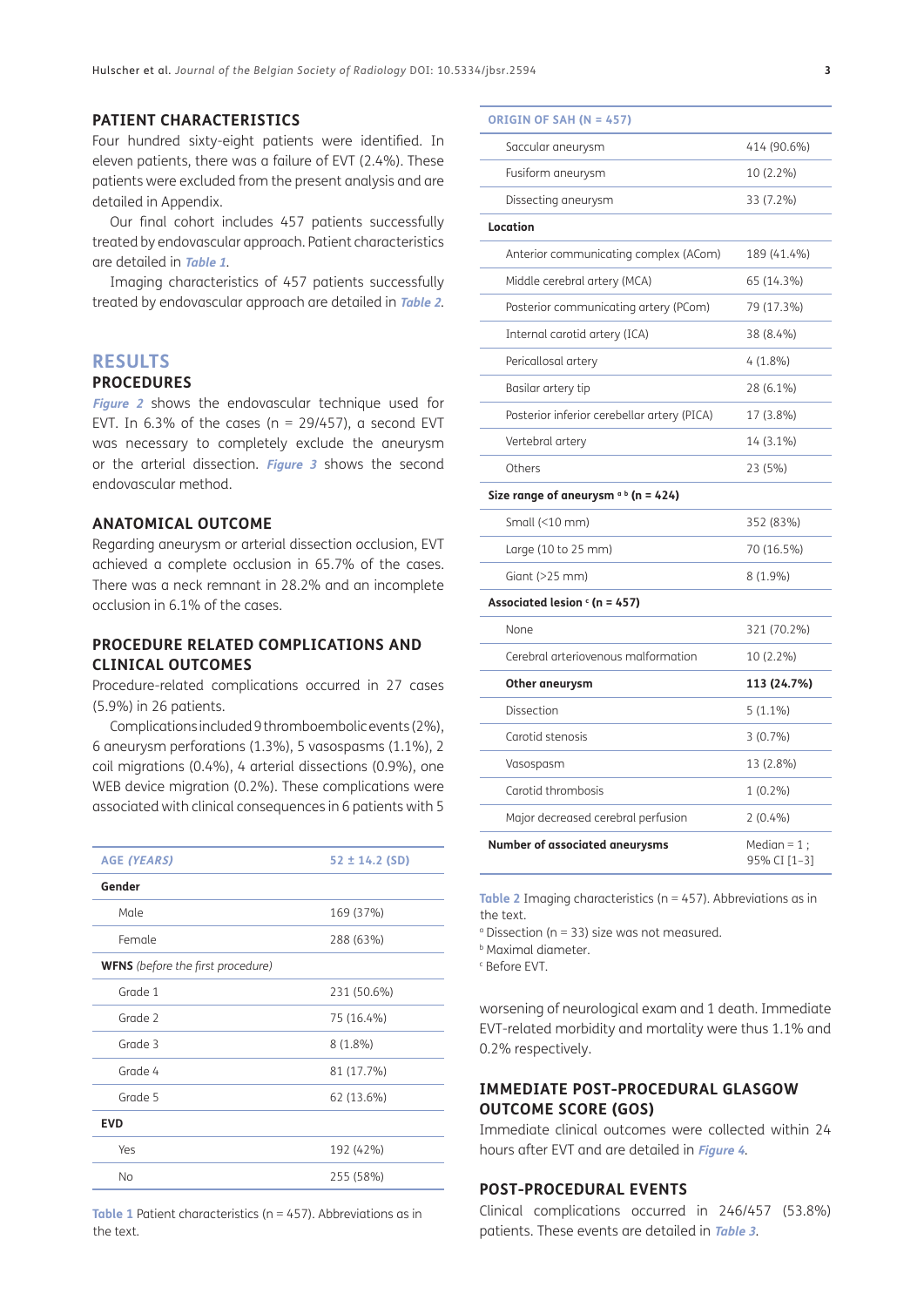

<span id="page-3-0"></span>**Figure 2** Percentage of endovascular technique used for intial treatment of the SAH.



<span id="page-3-1"></span>**Figure 3** Percentage of endovascular method when a second treatment was necessary.

Aneurysm rebleeding occurred in 2/457 patients (0.4%):

- **-** A 34-year-old woman with a WFNS grade 3 and a large MCA sIA was treated by coiling on the 8<sup>th</sup> day after SAH. A vasospasm was identified before EVT and the occlusion of the sIA was incomplete. The next day, a rebleeding occurred and an EVD was needed with a second EVT by stenting and coiling. The patient kept a moderate disability at discharge and a neck remnant regarding the occlusion of the sIA
- **-** A 66-year-old man with a WFNS grade 4 and a posterior cerebral artery dissection was treated by stenting on the 2<sup>nd</sup> day after SAH. The patient presented then a major vasospasm and hydrocephalus that had worsened his clinical

situation. The rebleeding occurred ten days after the EVT and left him in a brain-dead state.

Overall EVT-related morbidity and mortality were thus 1.3% and 0.4% respectively.

There were 37 ventriculitis and 2 meningitis among 192 EVDs placed. Overall EVD-related infections were thus 20.3%.

# **CLINICAL OUTCOMES AT DISCHARGE**

Modified Rankin Scale (mRS) at discharge is shown in **[Figure 5](#page-5-0)**.

**[Figure 6](#page-5-1)** shows the comparison between GOS immediately after EVT (darker gray, see **[Figure 4](#page-4-0)**) and GOS at discharge (lighter grey).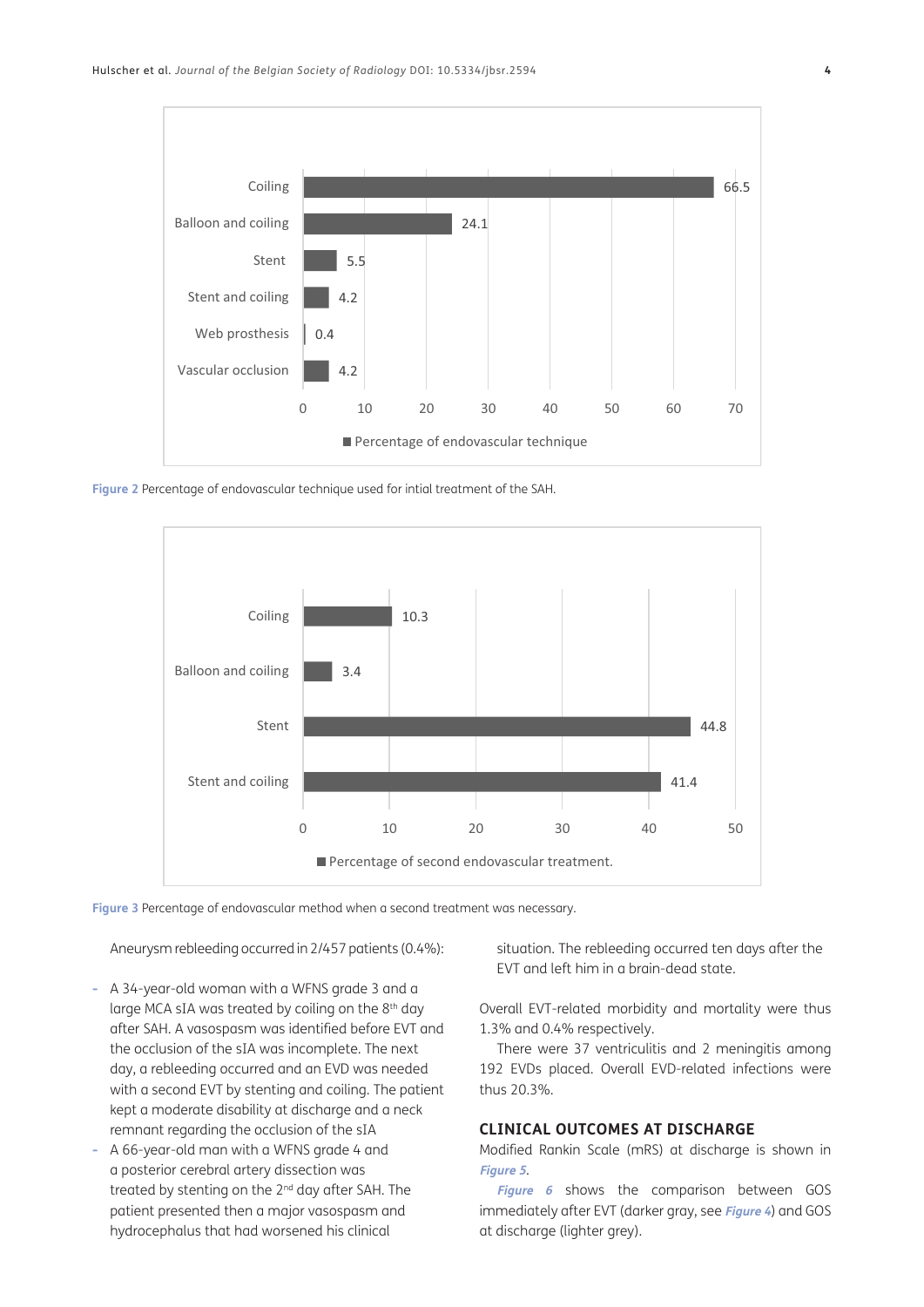

<span id="page-4-0"></span>**Figure 4** Percentage of immediate GOS after EVT.

| Vasospasm and delayed cerebral ischemia<br>(DCI) | 166 (67.5%) |
|--------------------------------------------------|-------------|
| <b>Intracranial hypertension</b>                 | 54 (22%)    |
| <b>Epileptic seizure</b>                         | 38 (15.5%)  |
| <b>Ventriculitis</b>                             | 37 (15%)    |
| Hydrocephalus                                    | 23 (9.4%)   |
| Stroke                                           | 12 (4.9%)   |
| Septic shock                                     | 11 (4.5%)   |
| Terson syndrome                                  | 9(3.7%)     |
| Status epilepticus                               | $9(3.7\%)$  |
| Cardiogenic shock                                | 5(2%)       |
| EVD related hemorrhage                           | 5(2%)       |
| Pulmonary embolism                               | $4(1.6\%)$  |
| Digestive ischemia                               | $3(1.2\%)$  |
| Acute respiratory distress syndrome (ARDS)       | $2(0.8\%)$  |
| Meningitis                                       | $2(0.8\%)$  |
| Aneurysm rebleeding                              | $2(0.8\%)$  |
| Transient ischemic attack                        | $1(0.4\%)$  |
| Myocardial infarction                            | $1(0.4\%)$  |
| Cardiorespiratory arrest                         | $1(0.4\%)$  |
| Intra-stent stenosis                             | $1(0.4\%)$  |

<span id="page-4-1"></span>**Table 3** Post-procedural events (n = 246).

The report of the clinical results (mRS) at discharge according to the initial WFNS grade is detailed in **[Table 4](#page-6-0)**.

# **DISCUSSION**

# **PATIENTS AND IMAGING CHARACTERISTICS**

Our WFNS grades correspond to the ARETA trial and the CLARITY studies and show a similar population with most patients with a favorable grade at admission [[10](#page-8-0), [11](#page-8-0)].

In this study, the proportion of saccular intracranial aneurysms (90.6%) and arterial dissection (7.2%) is probably higher because we have excluded etiologies that did not require an EVT. The most common sites of ruptured aneurysms are the ACom, the Pcom and the MCA with often unique aneurysm which are in line with our results. The median size of ruptured aneurysms is around 6 mm and most of intracaranial aneurysms are smaller than 1 cm (around 80–90% of cases) like in our study which highlights the rupture risk even with small aneurysms [[2, 6](#page-8-0), [7, 9](#page-8-0)–[11](#page-8-0), [14](#page-8-0)–[17\]](#page-8-0).

# **EVT PROCEDURE AND ANATOMICAL OUTCOME**

Our results show high use of intracranial stents and vascular occlusion. It can be explained by several factors: (1) a high percentage (9.4%) of dissections and fusiform aneurysms; (2) stents are more often used for larger aneurysms (18.4% in our study) and/or wide neck aneurysms (although neck size was not measured in our data).

Occlusion rates reported in our series were like the CLARITY and Park et al. studies [\[6](#page-8-0), [9, 10,](#page-8-0) [16](#page-8-0), [18](#page-8-0)–[21\]](#page-8-0).

# **PROCEDURE-RELATED COMPLICATIONS AND CLINICAL OUTCOMES**

In our study, the rates of intraoperative complications, EVT-related morbidity and mortality are lower than in the literature [[19](#page-8-0), [21, 22\]](#page-8-0).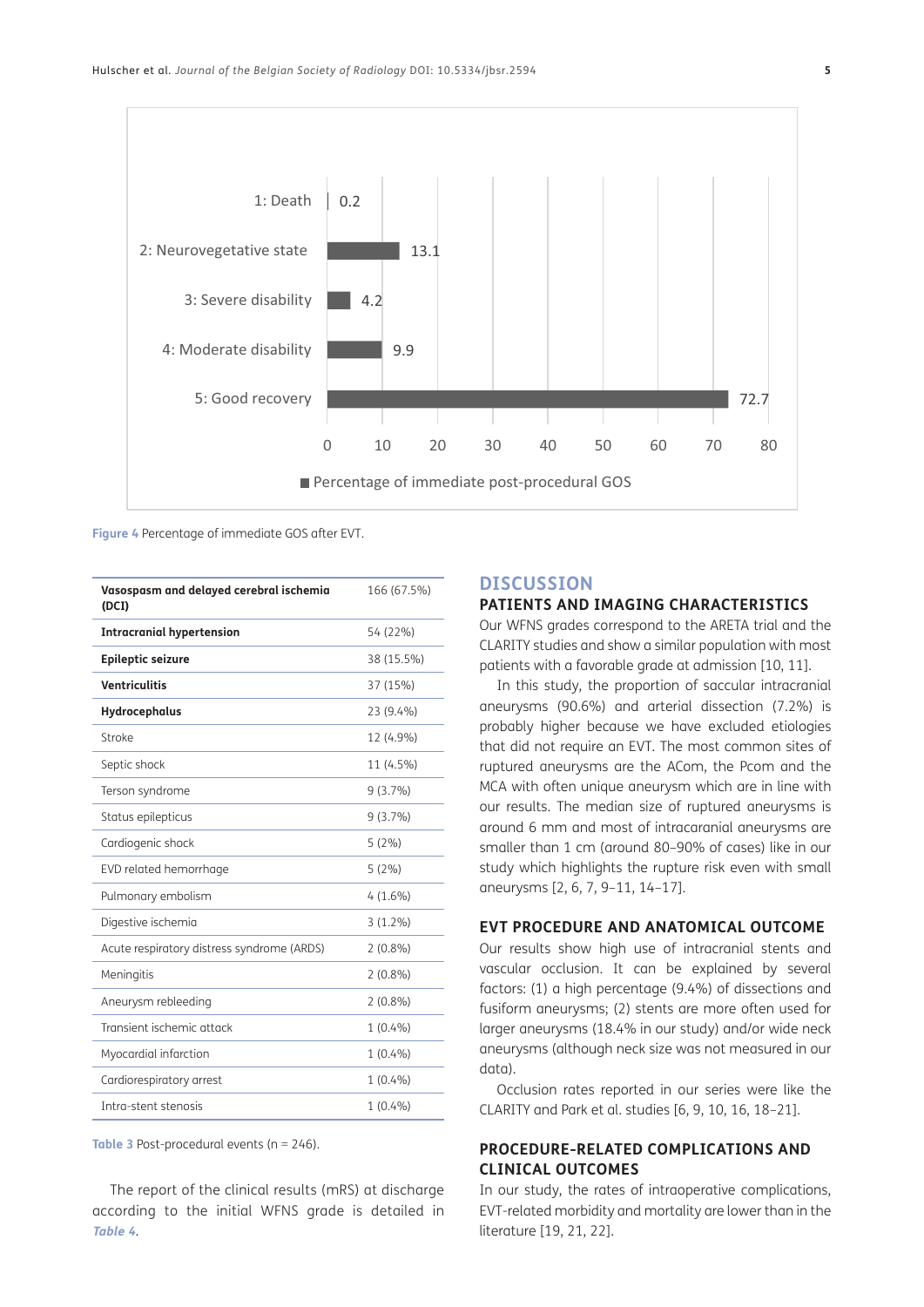

<span id="page-5-0"></span>**Figure 5** Percentage of mRS at discharge.



<span id="page-5-1"></span>**Figure 6** Comparison between percentage of GOS immediately after EVT (darker gray) and at discharge (lighter grey).

Regarding thromboembolic events (2% in our study), the range in the literature is between 2.5% and 28.0% [\[19,](#page-8-0) [21](#page-8-0)[–23\]](#page-9-0). Good results can possibly be explained by the use of a strict heparinization protocol, the same as for unruptured aneurysms. The aim is to double the activated clotting time (ACT) during EVT, and to control it every 30 minutes. Heparinization is then prolonged for 12- 24h in most patients. Some studies showed comparable good results using continuous heparin for 24h without a significant increase of hemorrhagic complications [\[22,](#page-8-0) [24](#page-9-0)].

The rate of intraoperative rupture in our study was 1.3% which is lower to the reported rates found in literature (4.4–7.6%) [[19, 21,](#page-8-0) [23](#page-9-0)]. Practitioner experience and centers with high number of patients have lower complication rate and improve outcomes from SAH which could also explain our good results. Indeed, in our center, around 250 IA are yearly treated, most of them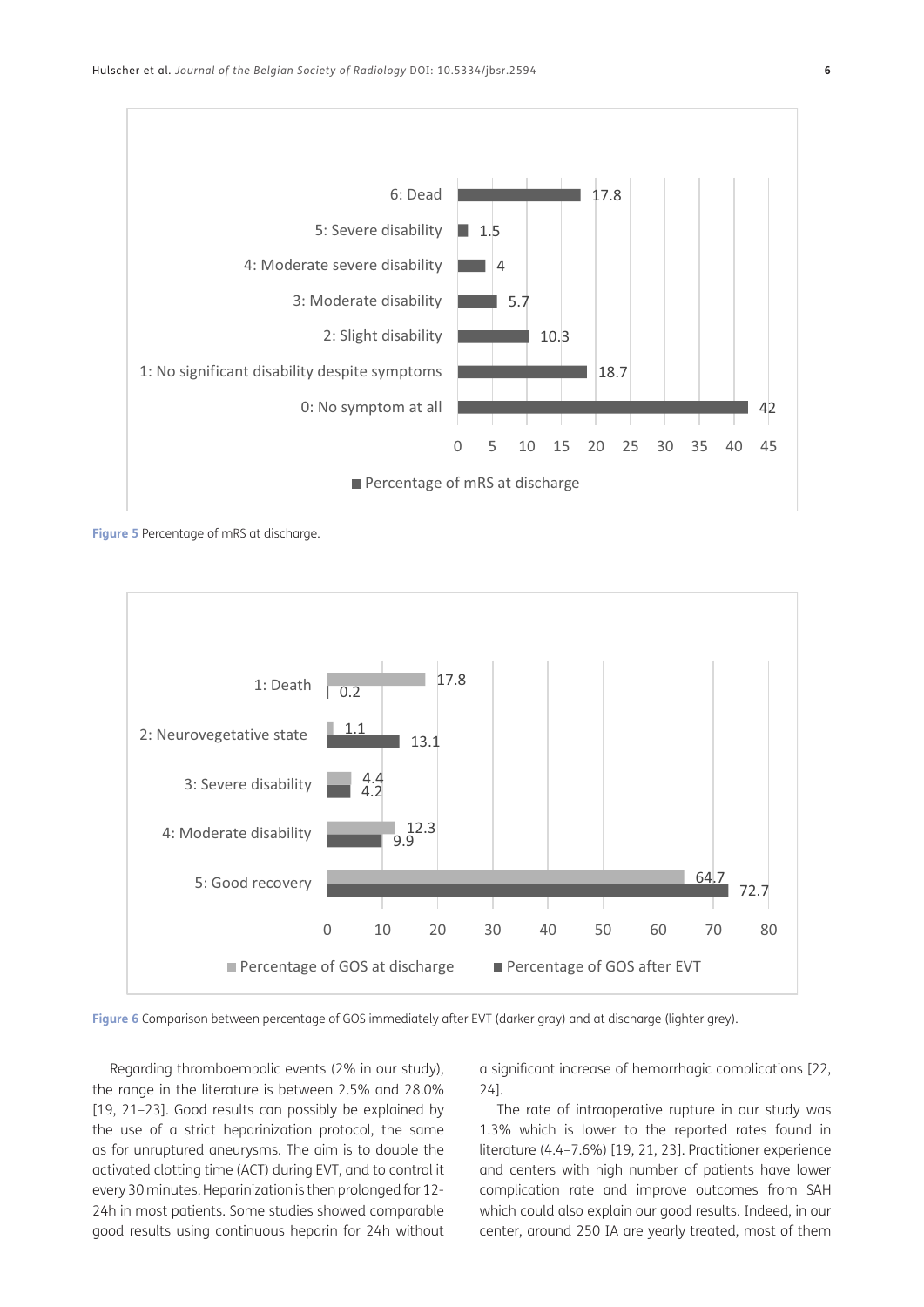| <b>WFNS</b> | <b>MRS</b>                                       | N              | %            |
|-------------|--------------------------------------------------|----------------|--------------|
| grade 1     | $0 = No$ symptoms at all                         | 154            | 66.7         |
|             | 1 = No significant disability despite symptoms   | 35             | 15.2         |
|             | $2 =$ Slight disability                          | 19             | 8.2          |
|             | $3$ = Moderate disability                        | 6              | 2.6          |
|             | $4$ = Moderate severe disability                 | $\overline{2}$ | 0.9          |
|             | $5 =$ Severe disability                          | $\mathbf{1}$   | 0.4          |
|             | $6 = Dead$                                       | 14             | 6.1          |
|             | <b>Total</b>                                     | 231            | 100          |
| grade 2     | $0 = No$ symptoms at all                         | 27             | 36.0         |
|             | 1 = No significant disability despite symptoms   | 20             | 26.7         |
|             | $2 =$ Slight disability                          | 7              | 9.3          |
|             | $3$ = Moderate disability                        | 5              | 6.7          |
|             | $4$ = Moderate severe disability                 | $\overline{2}$ | 2.7          |
|             | $5 =$ Severe disability                          | $\overline{2}$ | 2.7          |
|             | $6 = Dead$                                       | 12             | 16.0         |
|             | <b>Total</b>                                     | 75             | 100          |
| grade 3     | $0 = No$ symptoms at all                         | 0              | 0            |
|             | 1 = No significant disability despite symptoms   | 3              | 37.5         |
|             | $2 =$ Slight disability                          | 2              | 25           |
|             | $3$ = Moderate disability                        | $\overline{2}$ | 25           |
|             | $4$ = Moderate severe disability                 | 1              | 12.5         |
|             | $5 =$ Severe disability                          | 0              | 0            |
|             | $6 = Dead$                                       | 0              | 0            |
|             | Total                                            | 8              | 100          |
| grade 4     | $0 = No$ symptoms at all                         | 10             | 12           |
|             | 1 = No significant disability despite symptoms   | 20             | 25           |
|             | $2 =$ Slight disability                          | 14             | 17           |
|             | $3 =$ Moderate disability                        | $\overline{7}$ | 9            |
|             | $4$ = Moderate severe disability                 | 3              | 4            |
|             | $5 =$ Severe disability                          | $\mathbf{1}$   | $\mathbf{1}$ |
|             | $6 = Dead$                                       | 26             | 32           |
|             | <b>Total</b>                                     | 81             | 100          |
| grade 5     | $0 = No$ symptoms at all                         | $\overline{2}$ | 3            |
|             | $1 = No$ significant disability despite symptoms | $\overline{7}$ | 11           |
|             | $2 =$ Slight disability                          | 5              | 8            |
|             | $3 =$ Moderate disability                        | 6              | 10           |
|             | $4$ = Moderate severe disability                 | 10             | 16           |
|             | $5 =$ Severe disability                          | $\overline{3}$ | 5            |
|             | $6 = Dead$                                       | 29             | 47           |
|             | Total                                            | 62             | 100          |

<span id="page-6-0"></span>**Table 4** mRS according to initial WFNS. Abbreviations as in the text.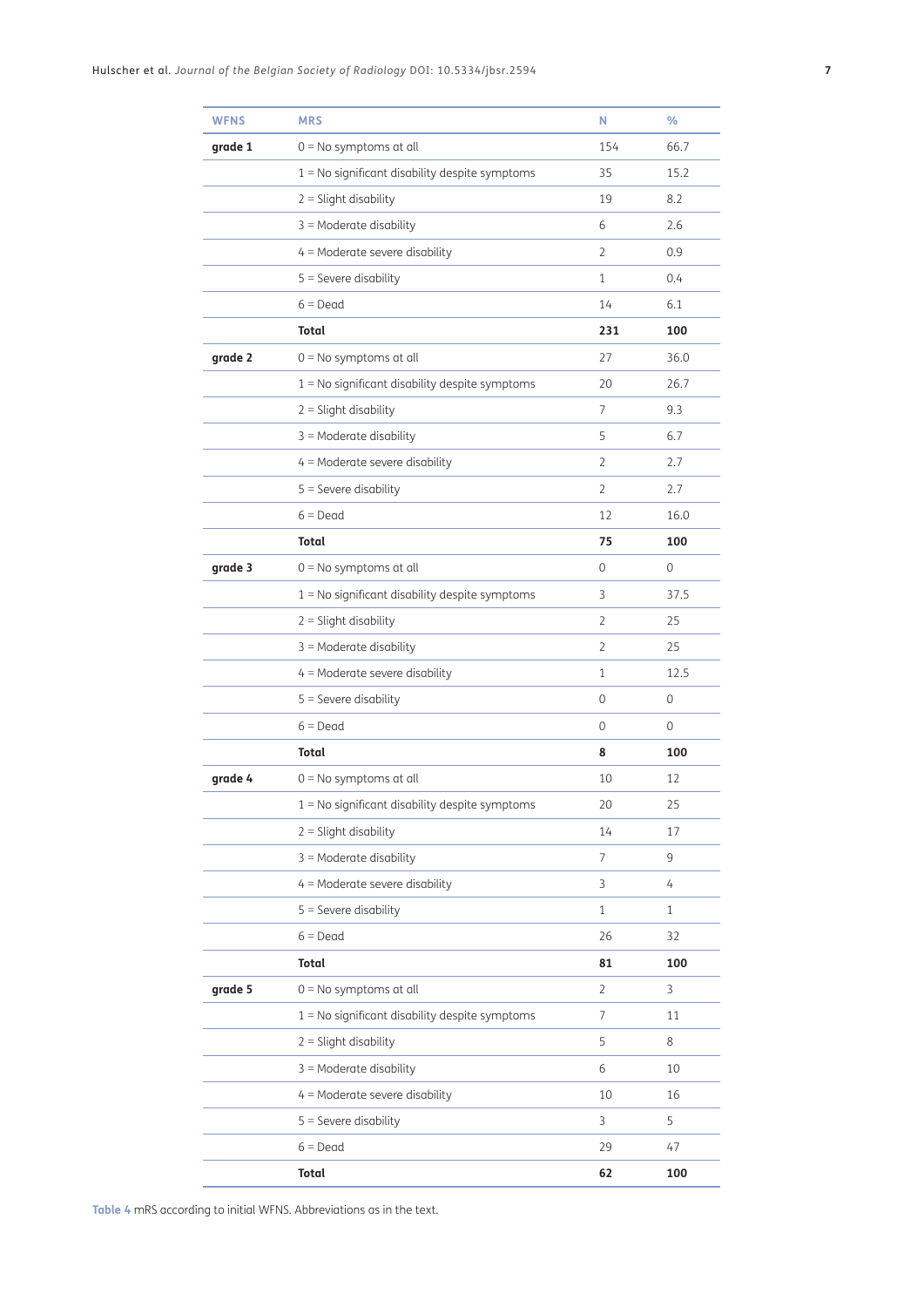being unruptured and referred by other centers [[4](#page-8-0), [13](#page-8-0), [19, 21, 22](#page-8-0)].

#### **POST-PROCEDURAL EVENTS**

In our series, delayed cerebral ischemia (DCI) occurred in 166 patients (36.3%) and was the most frequent complication. Our results are thus in accordance with the literature.

The incidence of acute re-rupture after coiling embolization of ruptured saccular intracranial aneurysms is between 1.0% to 3.6% [[21,](#page-8-0) [25\]](#page-9-0). Dissecting aneurysms have different etiological and anatomical characteristics. The recurrence of SAH is not uncommon with a rate of 40% specifically for patient treated conservatively [[16](#page-8-0), [21,](#page-8-0) [25\]](#page-9-0). In the present series, two patients suffered from an early rebleeding. One was a saccular intracranial aneurysm with an acute re-rupture probably due to an incomplete occlusion during the first EVT. The second is a dissection treated by stenting. Our results compare favorably with the literature (0.4%).

# **CLINICAL OUTCOMES AT DISCHARGE**

The ISAT study showed 74.6% of modified Rankin Scales (mRS) between  $0 - 2$  and 25.4% of mRS between  $3 - 6$ which are like our results even if we have more patients without any symptom (42%) and more fatalities (17.8%) compared to ISAT (20% and 7.5% respectively) [[7](#page-8-0), [8\]](#page-8-0).

As illustrated in **[Figure 6](#page-5-1)**, a significant proportion of patients at discharge are in a worse clinical condition than immediately after EVT. Post-procedural events like DCI, intracranial hypertension or epileptic seizure may explain this worsening.

### **LIMITATIONS**

Our monocentric retrospective study has several limitations despite the fact that our database was prospectively maintained. Some data could have been collected to provide interesting information such as the aneurysm neck size, patient risk factors, the severity of the bleeding on CT scan, the detailed presentation of SAH. On the other hand, mid- and long-term results were not evaluated in the present study. Aneurysm recanalization and late rebleeding are significant issues and could be part of a complementary study to evaluate long-term results of EVT of ruptured IA [\[5](#page-8-0), [12,](#page-8-0) [17,](#page-8-0) [25\]](#page-9-0). Finally, data concerning patients treated by surgical clipping were not evaluated.

# **CONCLUSION**

This study shows that EVT is safe and effective for patients with ruptured intracranial aneurysms, especially when high practitioner experience and high-volume centers are available. However, even if SAH management has improved over the years, associated complications still lead to significant neurological impairment in some patients. Further research on these topics is mandatory to improve the clinical course of these patients.

# **APPENDIX**

| <b>EVT FAILURES</b>                            |                                            |            |                                           |                                                      |  |  |
|------------------------------------------------|--------------------------------------------|------------|-------------------------------------------|------------------------------------------------------|--|--|
| <b>PATIENT</b><br><b>GENDER/</b><br><b>AGE</b> | <b>WFNS</b><br><b>BEFORE</b><br><b>EVT</b> | <b>EVD</b> | <b>ANEURYSM</b><br><b>CHARACTERISTICS</b> | <b>REASON</b><br><b>OF THE EVT</b><br><b>FAILURE</b> |  |  |
| F/36                                           | $\overline{2}$                             | <b>No</b>  | PICA, small                               | Unreachable                                          |  |  |
| M/57                                           | $\overline{2}$                             | Yes        | ACom, large                               | Risk of<br>vascular<br>occlusion                     |  |  |
| M/78                                           | 4                                          | Yes        | ACom, small                               | Carotid<br>stenosis                                  |  |  |
| F/56                                           | 1                                          | Yes        | ACom, small                               | Coil<br>instability                                  |  |  |
| F/54                                           | $\overline{2}$                             | Yes        | PICA, small                               | Risk of<br>vascular<br>occlusion                     |  |  |
| F/43                                           | 5                                          | Yes        | ACom, small                               | Risk of<br>vascular<br>occlusion                     |  |  |
| F/84                                           | 1                                          | Yes        | PCom, large                               | Coil<br>instability                                  |  |  |
| F/74                                           | 2                                          | Yes        | ACom, small                               | Carotid<br>stenosis                                  |  |  |
| F/50                                           | 1                                          | Yes        | ACom, large                               | Coil<br>instability                                  |  |  |
| M/56                                           | 1                                          | Yes        | MCA, small                                | Coil<br>instability                                  |  |  |
| M/53                                           | $\mathbf{1}$                               | <b>No</b>  | PCom, small                               | Too small<br>aneurysm<br>size                        |  |  |

# **COMPETING INTERESTS**

The authors have no competing interests to declare.

# <span id="page-7-0"></span>**AUTHOR AFFILIATIONS**

**Franny Hulscher** Hopital Erasme, BE **Benjamin Mine** Hopital Erasme, BE **Stéphanie Elens** Hopital Erasme, BE

**Thomas Bonnet** Hopital Erasme, BE

**Juan Vazquez Suarez** Hopital Erasme, BE

**Boris Lubicz**  $\bullet$  [orcid.org/0000-0001-8312-2115](https://orcid.org/0000-0001-8312-2115) Hopital Erasme, BE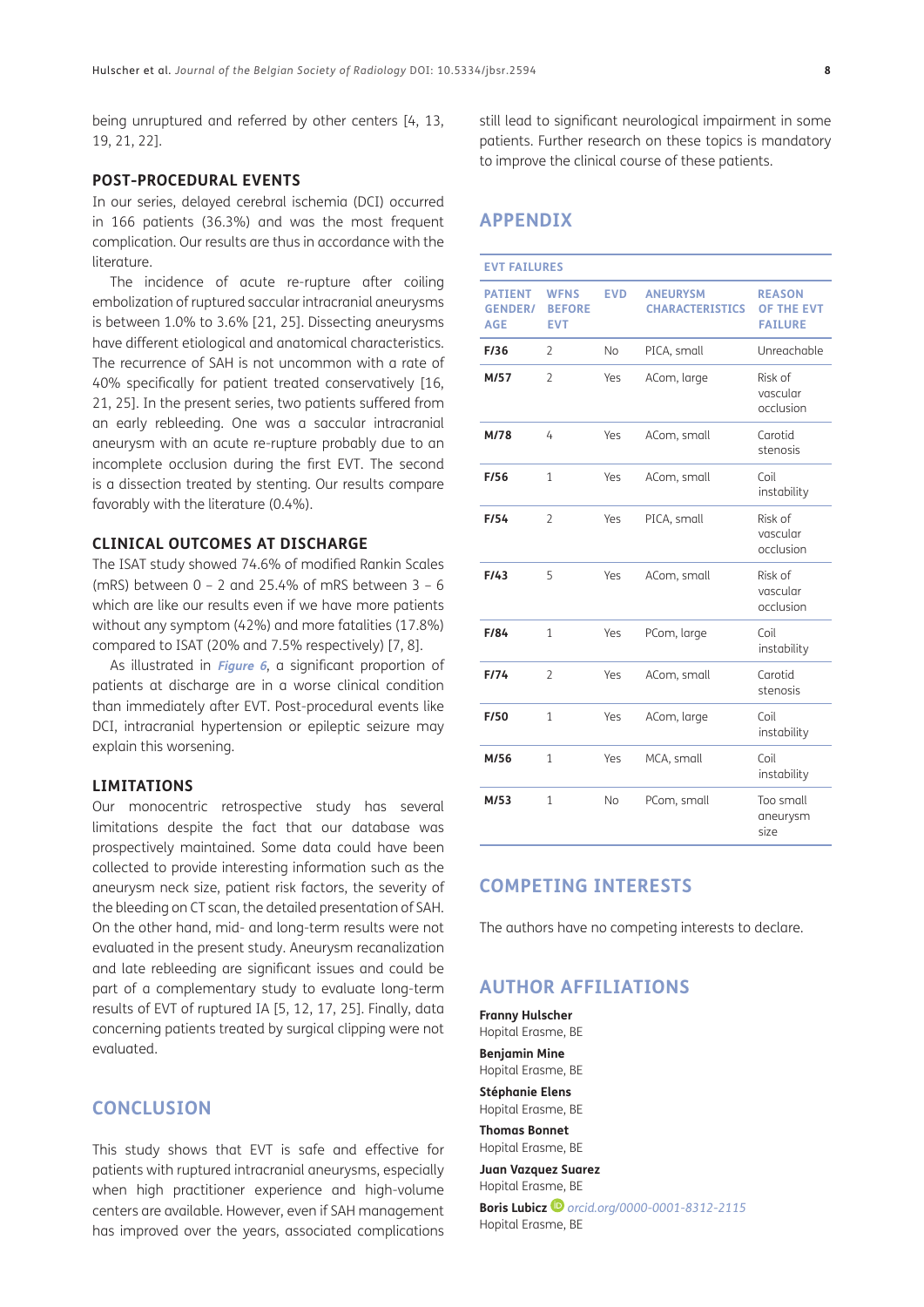# <span id="page-8-0"></span>**REFERENCES**

- 1. **Lawton MT, Vates GE.** Subarachnoid Hemorrhage. *N Engl J Med.* 2017; 377(3): 257–266. DOI: *[https://doi.org/10.1056/](https://doi.org/10.1056/NEJMcp1605827) [NEJMcp1605827](https://doi.org/10.1056/NEJMcp1605827)*
- 2. **Van Gijn J, Kerr RS, Rinkel GJ.** Subarachnoid haemorrhage. *Lancet.* 2007; 369(9558): 306–318. DOI: *[https://doi.org/10.1016/S0140-6736\(07\)60153-6](https://doi.org/10.1016/S0140-6736(07)60153-6)*
- 3. **Steiner T, Juvela S, Unterberg A, Jung C, Forsting M, Rinkel G.** European Stroke Organization Guidelines for the Management of Intracranial Aneurysms and Subarachnoid Haemorrhage. *Cerebrovasc Dis.* 2013; 35(2): 93–112. DOI: *<https://doi.org/10.1159/000346087>*
- 4. **Connolly ES, Jr., Rabinstein AA, Carhuapoma JR,** et al. Guidelines for the Management of Aneurysmal Subarachnoid Hemorrhage. *Stroke.* 2012; 43(6): 1711–1737. DOI: *[https://doi.org/10.1161/](https://doi.org/10.1161/STR.0b013e3182587839) [STR.0b013e3182587839](https://doi.org/10.1161/STR.0b013e3182587839)*
- 5. **Rabinstein AA, Lanzino G, Wijdicks EF.** Multidisciplinary management and emerging therapeutic strategies in aneurysmal subarachnoid haemorrhage. *Lancet Neurol.* 2010; 9(5): 504–519. DOI: *[https://doi.org/10.1016/S1474-](https://doi.org/10.1016/S1474-4422(10)70087-9) [4422\(10\)70087-9](https://doi.org/10.1016/S1474-4422(10)70087-9)*
- 6. **Diaz O, Rangel-Castilla L.** Endovascular treatment of intracranial aneurysms. *Handbook of Clinical Neurology*. 2016; 1303–1309. DOI: *[https://doi.org/10.1016/B978-0-](https://doi.org/10.1016/B978-0-444-53486-6.00067-3) [444-53486-6.00067-3](https://doi.org/10.1016/B978-0-444-53486-6.00067-3)*
- 7. **Molyneux AJ.** International Subarachnoid Aneurysm Trial (ISAT) of neurosurgical clipping versus endovascular coiling in 2143 patients with ruptured intracranial aneurysms: A randomised trial. *Lancet.* 2002; 360(9342): 1267–1274. DOI: *[https://doi.org/10.1016/S0140-](https://doi.org/10.1016/S0140-6736(02)11314-6) [6736\(02\)11314-6](https://doi.org/10.1016/S0140-6736(02)11314-6)*
- 8. **Molyneux AJ, Kerr RS, Yu LM, Clarke M, Sneade M, Yarnold JA, Sandercock P.** International subarachnoid aneurysm trial (ISAT) of neurosurgical clipping versus endovascular coiling in 2143 patients with ruptured intracranial aneurysms: A randomised comparison of effects on survival, dependency, seizures, rebleeding, subgroups, and aneurysm occlusion. *Lancet*. 2005; 366(9488): 809–817. DOI: *[https://doi.org/10.1016/S0140-6736\(05\)67214-5](https://doi.org/10.1016/S0140-6736(05)67214-5)*
- 9. **Lubicz B, Balériaux D, Lefranc F, Brotchi J, Bruneau M, Levivier M.** Endovascular treatment of intracranial aneurysms as the first therapeutic option. *J Neuroradiol*. 2007; 34(4): 250–259. DOI: *[https://doi.org/10.1016/j.](https://doi.org/10.1016/j.neurad.2007.07.001) [neurad.2007.07.001](https://doi.org/10.1016/j.neurad.2007.07.001)*
- 10. **Benaissa A, Barbe C, Pierot L.** Analysis of recanalization after endovascular treatment of intracranial aneurysm (ARETA trial): Presentation of a prospective multicenter study. *J Neuroradiol*. 2015; 42(2): 80–85. DOI: *[https://doi.](https://doi.org/10.1016/j.neurad.2014.04.003) [org/10.1016/j.neurad.2014.04.003](https://doi.org/10.1016/j.neurad.2014.04.003)*
- 11. **Pierot L, Cognard C, Ricolfi F, Anxionnat R.** Immediate Anatomic Results after the Endovascular Treatment of Ruptured Intracranial Aneurysms: Analysis in the CLARITY Series*. AJNR Am J Neuroradiol.*

2010; 31: 907–911. DOI: *[https://doi.org/10.3174/ajnr.](https://doi.org/10.3174/ajnr.A1954) [A1954](https://doi.org/10.3174/ajnr.A1954)*

- 12. **Van Heuven AW, Dorhout Mees SM, Algra A, Rinkel GJE.** Validation of a Prognostic Subarachnoid Hemorrhage Grading Scale Derived Directly From the Glasgow Coma Scale. *Stroke.* 2008; 39: 1347–1348. DOI: *[https://doi.](https://doi.org/10.1161/STROKEAHA.107.498345) [org/10.1161/STROKEAHA.107.498345](https://doi.org/10.1161/STROKEAHA.107.498345)*
- 13. **Macdonald RL, Schweizer TA.** Spontaneous subarachnoid haemorrhage. *Lancet.* 2017; 389(10069): 655–666. DOI: *[https://doi.org/10.1016/S0140-6736\(16\)30668-7](https://doi.org/10.1016/S0140-6736(16)30668-7)*
- 14. **Dey M, Jaffe J, Stadnik A, Awad IA.** External Ventricular Drainage for Intraventricular Hemorrhage. *Curr Neurol NEurosci Rep*. 2012; 12(1): 24–33. DOI: *[https://doi.](https://doi.org/10.1007/s11910-011-0231-x) [org/10.1007/s11910-011-0231-x](https://doi.org/10.1007/s11910-011-0231-x)*
- 15. **Gigante P, Hwang BY, Appelboom G, Kellner CP, Kellner MA, Connolly ES.** External ventricular drainage following aneurysmal subarachnoid haemorrhage. *Br J Neurosurg.* 2010; 24(6): 625–632. DOI: *[https://doi.org/10.3109/026886](https://doi.org/10.3109/02688697.2010.505989) [97.2010.505989](https://doi.org/10.3109/02688697.2010.505989)*
- 16. **Debette S, Compter A, Labeyrie MA,** et al. Epidemiology, pathophysiology, diagnosis, and management of intracranial artery dissection. *Lancet Neurol.* 2015; 14(6): 640–654. DOI: *[https://doi.org/10.1016/S1474-](https://doi.org/10.1016/S1474-4422(15)00009-5) [4422\(15\)00009-5](https://doi.org/10.1016/S1474-4422(15)00009-5)*
- 17. **AlMatter M, Bhogal P, Aguilar Pérez M,** et al. The Size of Ruptured Intracranial Aneurysms. *Clinical Neuroradiology.* 2017; 29(1): 125–133. DOI: *[https://doi.org/10.1007/](https://doi.org/10.1007/s00062-017-0632-6) [s00062-017-0632-6](https://doi.org/10.1007/s00062-017-0632-6)*
- 18. **Linzey JR, Williamson C, Rajajee V, Sheehan K, Thompson BG, Pandey AS.** Twenty-four–hour emergency intervention versus early intervention in aneurysmal subarachnoid hemorrhage. *J Neurosurg.* 2018; 128(5): 1297–1303. DOI: *[https://doi.](https://doi.org/10.3171/2017.2.JNS163017) [org/10.3171/2017.2.JNS163017](https://doi.org/10.3171/2017.2.JNS163017)*
- 19. **Pierot L, Cognard C, Anxionnat R, Ricolfi F.** Ruptured Intracranial Aneurysms: Factors Affecting the Rate and Outcome of Endovascular Treatment Complications in a Series of 782 Patients (CLARITY Study). *Radiology*. 2010; 256(3): 916–923. DOI: *[https://doi.org/10.1148/](https://doi.org/10.1148/radiol.10092209) [radiol.10092209](https://doi.org/10.1148/radiol.10092209)*
- 20. **Ryu CW, Park S, Shin HS, Koh JS.** Complications in Stent-Assisted Endovascular Therapy of Ruptured Intracranial Aneurysms and Relevance to Antiplatelet Administration: A Systematic Review. *AJNR Am J Neuroradiol*. 2015; 36(9): 1682–1688. DOI: *[https://doi.org/10.3174/ajnr.](https://doi.org/10.3174/ajnr.A4365) [A4365](https://doi.org/10.3174/ajnr.A4365)*
- 21. **Park HK, Horowitz M, Jungreis C,** et al. Periprocedural morbidity and mortality associated with endovascular treatment of intracranial aneurysms. *AJNR Am J Neuroradiol*. 2005; 26(3): 506–514.
- 22. **Renowden SA, Beneš V, Bradley M, Molyneux AJ.** Detachable coil embolisation of ruptured intracranial aneurysms: A single center study, a decade experience. *Clin Neurol Neurosurg.* 2009; 111(2): 179–188. DOI: *[https://](https://doi.org/10.1016/j.clineuro.2008.09.026) [doi.org/10.1016/j.clineuro.2008.09.026](https://doi.org/10.1016/j.clineuro.2008.09.026)*